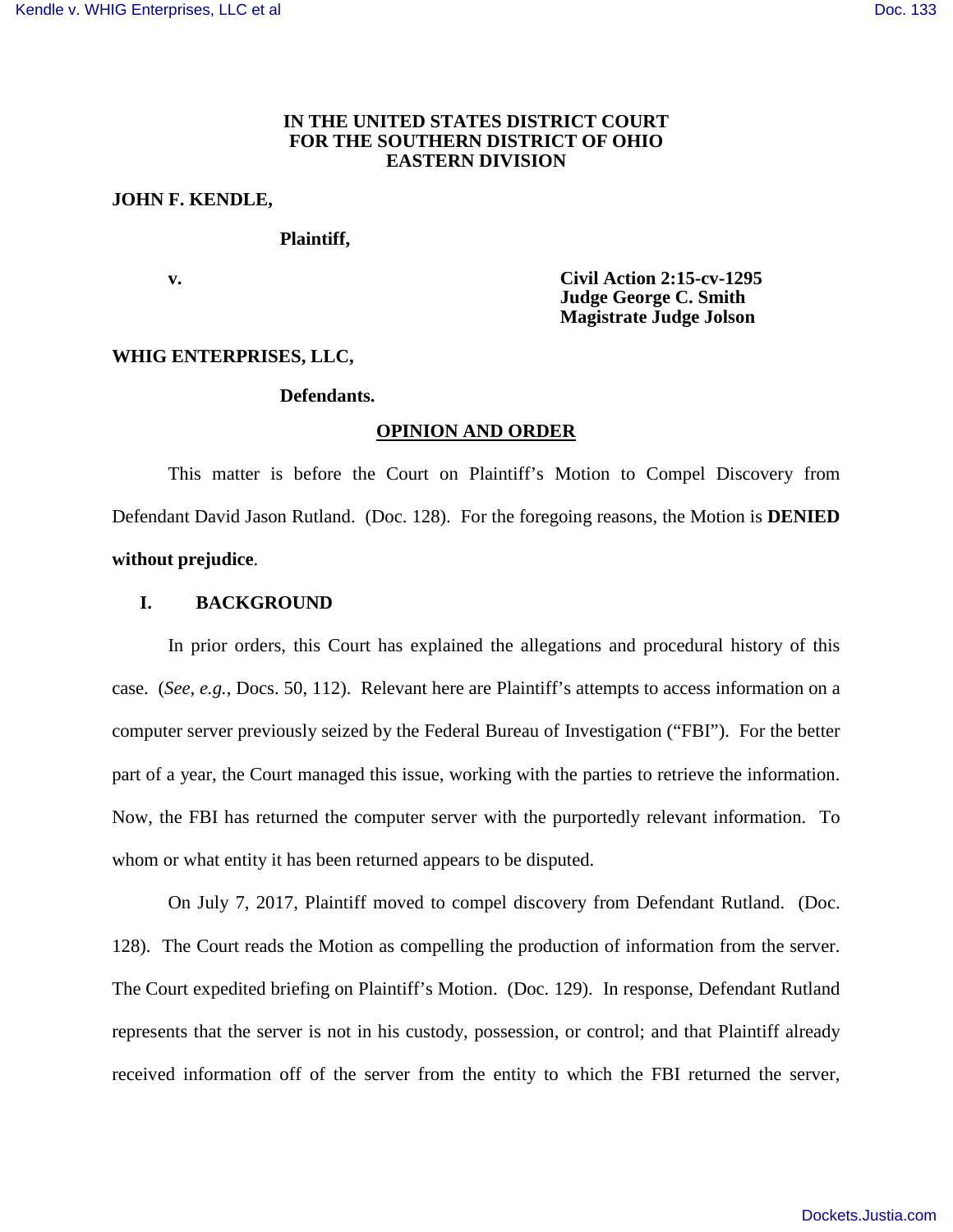World Health Industries ("World Health"). (Doc. 131 at 2). The Court did not permit a reply brief, and the issue is ripe for consideration.

### **II. DISCUSSION**

For months, this Court worked with the parties so that Plaintiff could obtain the information from the server. The Court's understanding had been that Plaintiff simply wanted the information from the server. To that end, the Court extended deadlines and gave Plaintiff leeway to obtain the information. Defendant Rutland represents to this Court that Plaintiff now has the information from the server:

Since the return of the servers, Plaintiff's counsel has not been denied any access to any information. He served [subpoenas] upon World Health and deposed the two IT individuals affiliated with World Health concerning the servers. Moreover, World Health has already provided the requested information from the servers to Plaintiff's counsel which renders his motion to compel moot at this point.

(Doc. 131 at 2).

Considering that Plaintiff has the information, the Court finds Plaintiff's Motion somewhat perplexing. At all times, the Court interpreted Plaintiff's endgame as accessing the information on the server, regardless of the channel through which the information was obtained. Indeed, Plaintiff previously sought the information directly from the FBI. (Doc. 99 (asking this Court to order the FBI to provide documents to Plaintiff)). But now it seems Plaintiff wants information from the server only if it comes from Defendant Rutland.

Moreover, Defendant Rutland represents that he now does not have the legal ability to produce the information off of the server. Specifically, Defendant Rutland represents that the FBI returned the server not to him but to the server's owner, World Health. (Doc. 131 at 1–2). Defendant Rutland also represents that World Health no longer employs him. (*Id.*). Although Plaintiff attacks Defendant Rutland's veracity (Doc. 128 at 3–4) and the Court agrees that some